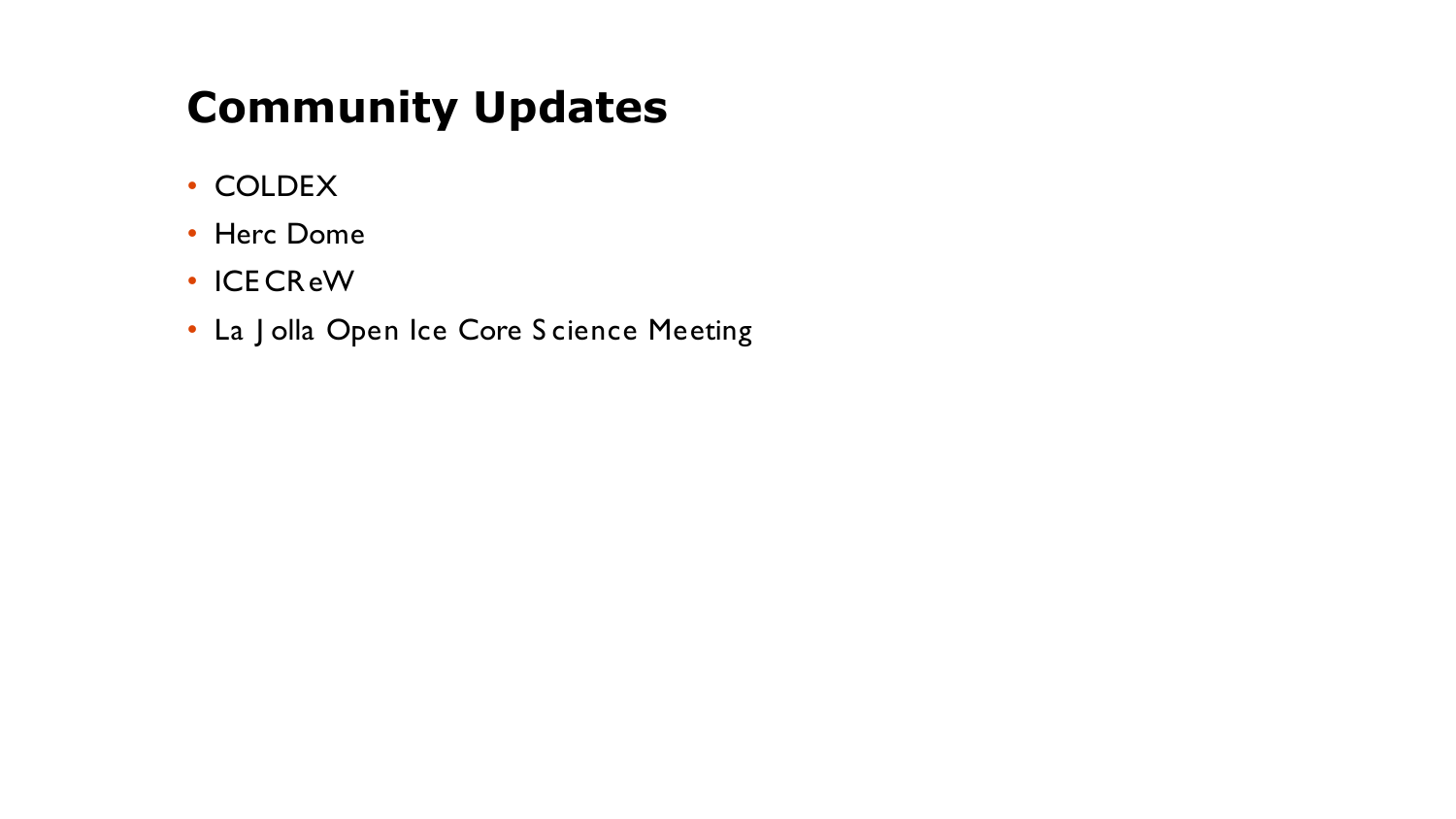







**Center for Oldest Ice Exploration** 

Director: Ed Brook, College of Earth, Ocean, and Atmospheric Sciences (CEOAS), Oregon State University

Funded by the NSF Science and Technology Center Program September 2021 www.coldex.org

#### **COLDEX Institutions**

**Oregon State University** University of Washington **Princeton University** University of California-Berkeley Dartmouth College-Ice Drilling Program University of Minnes ota Twin Cities **Amherst College** American Meteorological Society Earth Science Women's Network

University of Kansas University of Texas University of California-Irvine University of Maine University of California-San Diego University of Minnes ota Duluth **Brown University** Inspiring Girls Expeditions Alaska Native Science and Engineering Program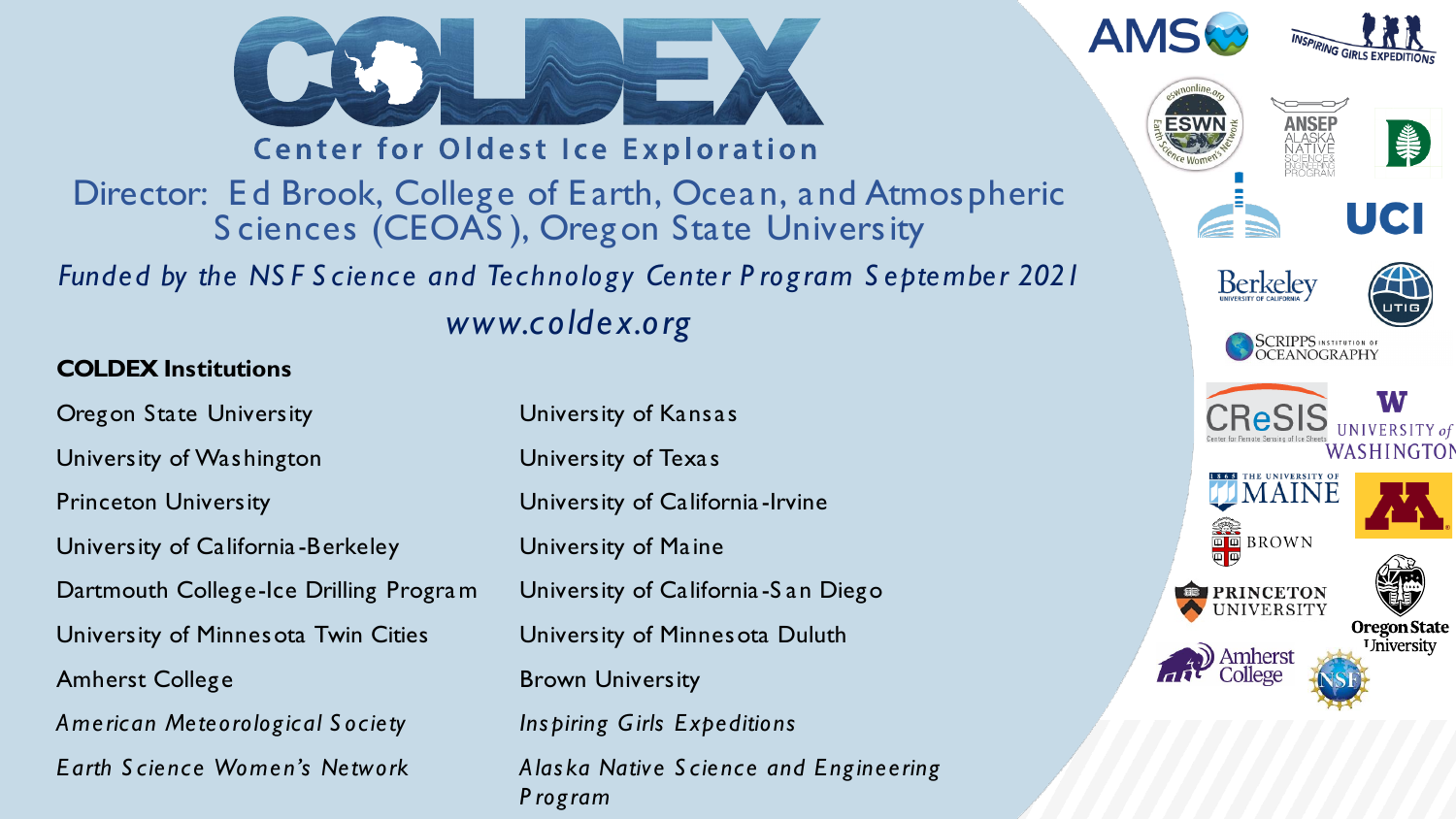# **COLDEX is Designed to Find and Analyze the Oldest Possible Ice Cores**



### Goals

- Modelling ice flow and history to understa nd old ice
- Advanced radar imaging of ice sheet structure and dynamics
- Novel thermal probes for ice sheet age vs. depth relationship
- Ice coring on margin and interior
	- Ice core analysis including dating old ice with advanced methods and new centralized facility

New offorts in broadening participation

- k<mark>Status</mark> transfer Status transfer Status transfer Status transfer Status transfer Status transfer Status transfer • Funded by NS F Office of Integrative Activities 2021-2026, renewal proposal to 2031 expected
- Progra ms and staff gearing up now
- First airborne geophysics and possible ground based work in 2022/2023 season (S. Pole  $\rightarrow$  Dome A region)
- First ice coring at Allan Hills in 23/24 (I-165 [Higgins] drilling there in 22/23)
- Workshops, annual meetings, seminars, RE U progra m, scholarship funds in progress many progra ms will be open to all ice coring community in US

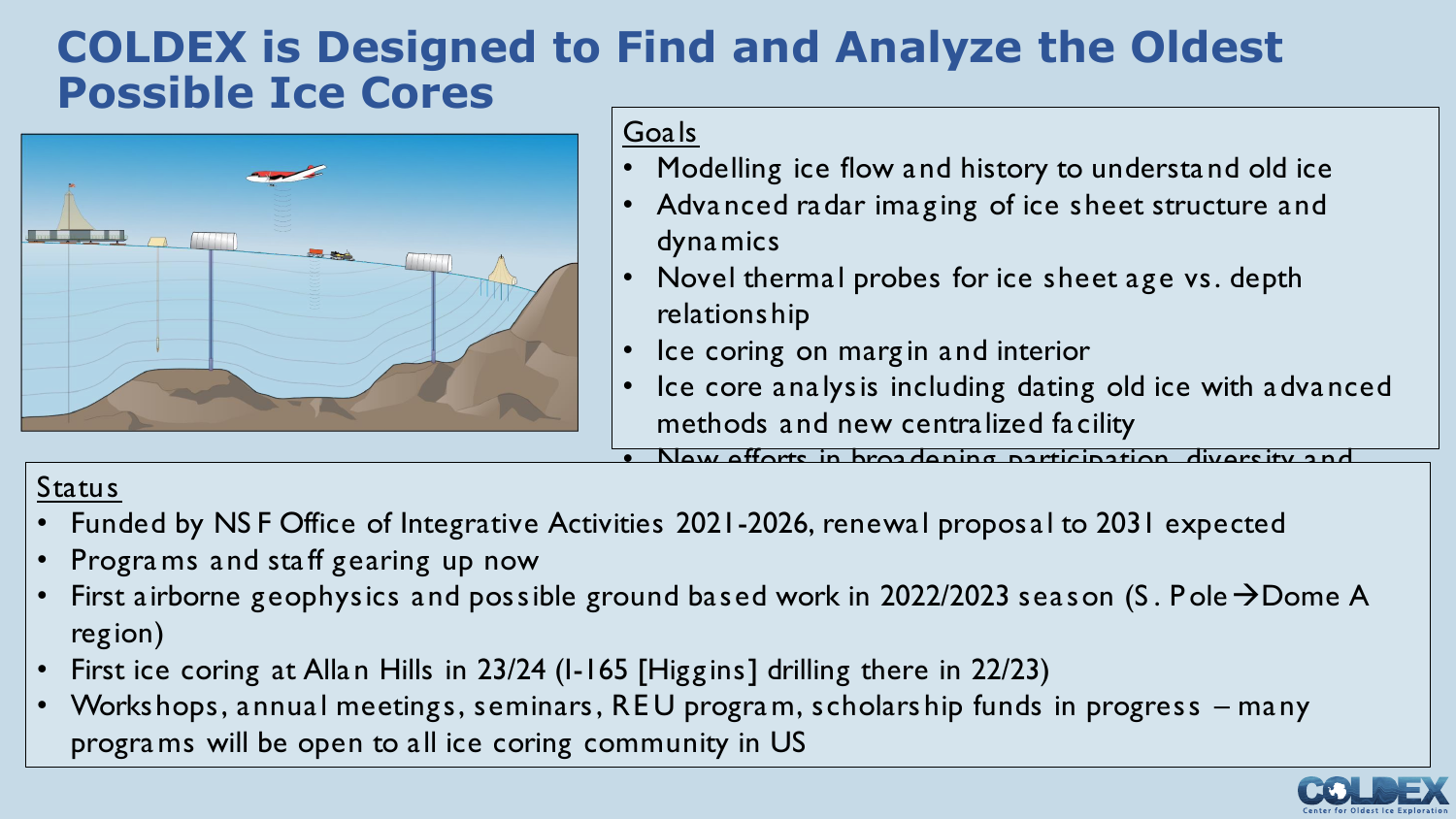# **Herc Dome – promising drill location at West Dome**



Manuscript to be submitted next month

Traverse in 23/24 Drilling beginning in 24/25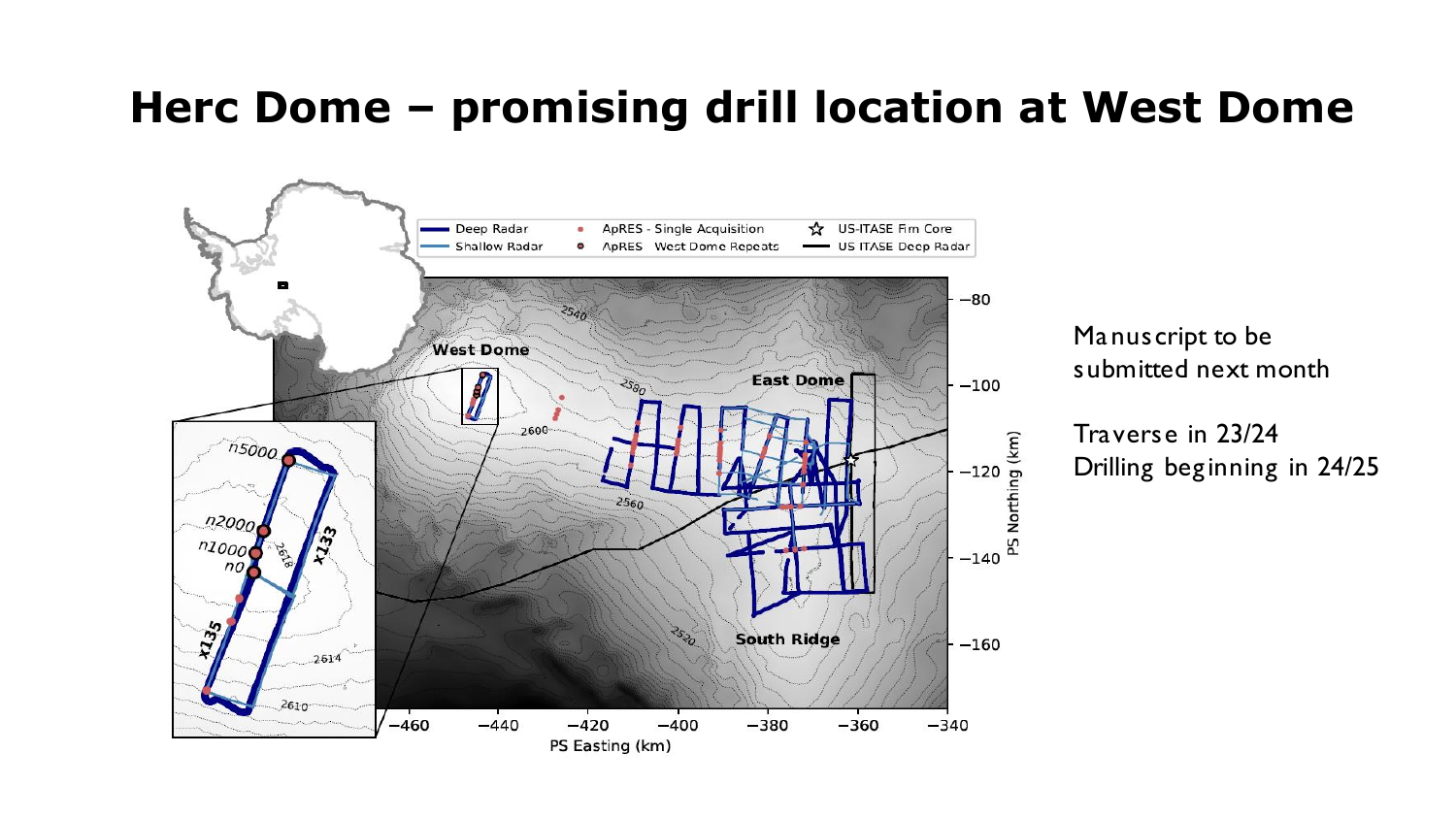# **ICECReW**

- Ice Core Early Career Researcher Workshop
- I think we had a student of everyone on the ICWG
- 55 participants
- Great virtual\* meeting
- Goal 1 connect and mobilize early career folks most impacted by pandemic
- Goal 2 develop synthesis papers
- 1/3 of time spent on career and community development
- 1/3 time on scientific development
- 1/3 of time spent on developing ideas for synthesis papers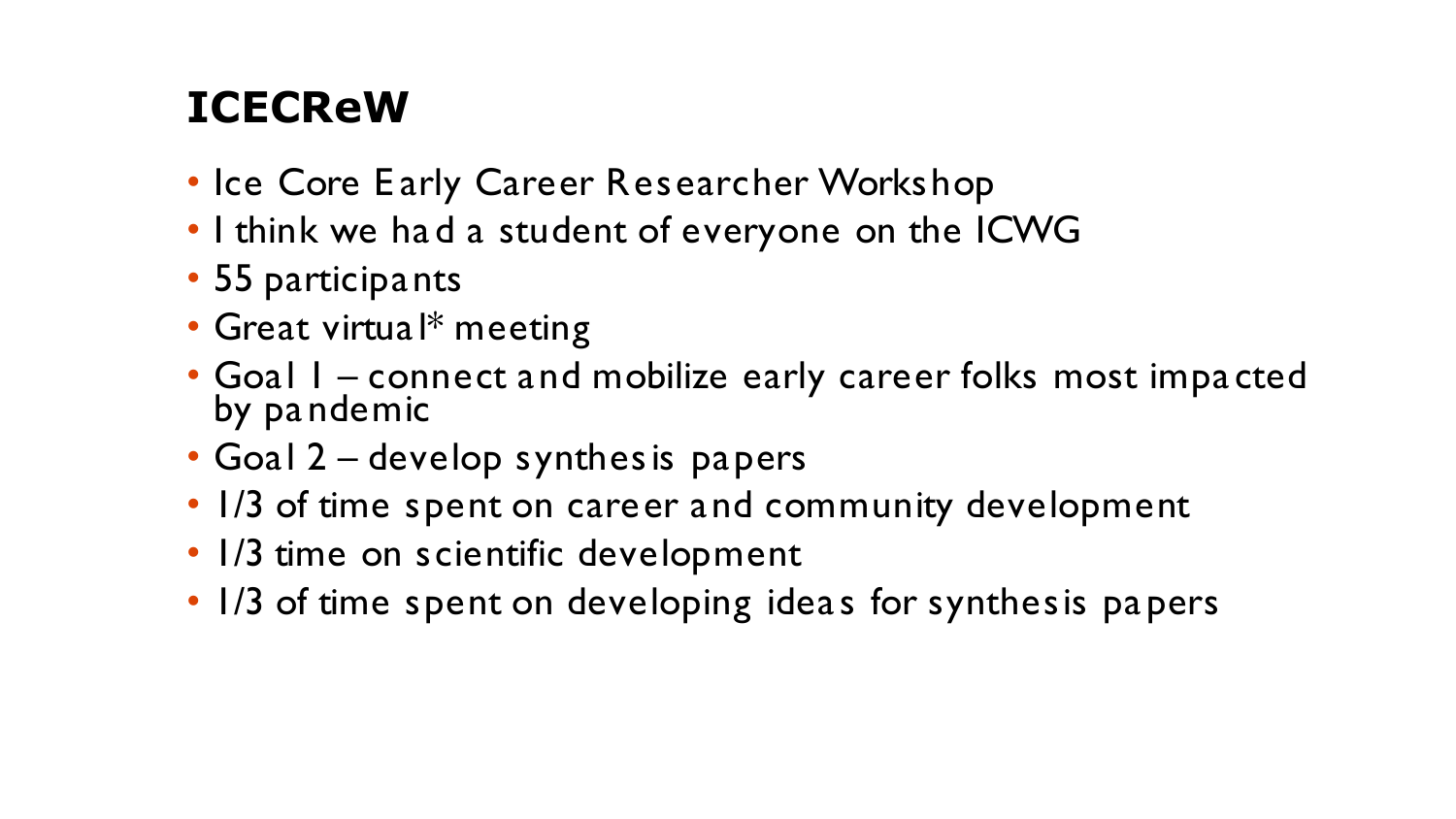| Thursday, January 6th      |                                          |                            |  |
|----------------------------|------------------------------------------|----------------------------|--|
| <b>Start Time</b><br>(MST) | <b>Schedule</b>                          | <b>Speakers</b>            |  |
| 8:00                       | Welcome                                  |                            |  |
| 8:30                       | Synthesis Breakout Discussion 1          |                            |  |
| 9:30                       | Mental Health Awareness + Q&A            | <b>Dickerson</b>           |  |
| 10:30                      | <b>Mental Health Breakout Discussion</b> |                            |  |
| 11:00                      | Ice Core Successes + Q&A                 | Alley, Orsi                |  |
| 12:00                      | Lunch                                    |                            |  |
| 13:00                      | Science Communication + Q&A              | Rosen                      |  |
| 14:00                      | <b>Synthesis Breakout Discussion 2</b>   |                            |  |
| 15:00                      | <b>Break</b>                             |                            |  |
| 15:30                      | NSF & Community Resources + Q&A          | Cutler, Sutherland, Souney |  |
| 16:10                      | Proposal Writing + Q&A                   | Greg Balco, Laurence Yeung |  |
| 17:10                      | Synthesis Breakout Discussion 3          |                            |  |

### Friday, January 7th

| <b>Start Time</b><br>(MST) | <b>Schedule</b>                        | <b>Speakers</b>                                       |
|----------------------------|----------------------------------------|-------------------------------------------------------|
| 8:00                       | <b>Synthesis Breakout Discussion 4</b> |                                                       |
| 9:00                       | Ice Core & Related Projects Part I     | Brook, Steig, Criscitiello, McConnell,<br>Rupper      |
| 10:00                      | <b>Break</b>                           |                                                       |
| 10:30                      | Ice Core & Related Projects Part II    | Neff, Osterberg, Winski, Mikucki,<br>Goehring, Pettit |
| 11:30                      | Projects Q&A                           | all speakers from morning sessions                    |
| 12:00                      | Lunch                                  |                                                       |
| 13:00                      | Synthesis Example + Q&A                | <b>Tierney</b>                                        |
| 14:00                      | <b>Synthesis Breakout Discussion 5</b> |                                                       |
| 14:30                      | Anti-Racism in Academia + Q&A          | <b>Berhe</b>                                          |
| 15:30                      | <b>Break</b>                           |                                                       |
| 16:00                      | Synthesis Breakout Discussion 6        |                                                       |
| 17:00                      | Wrap-up                                |                                                       |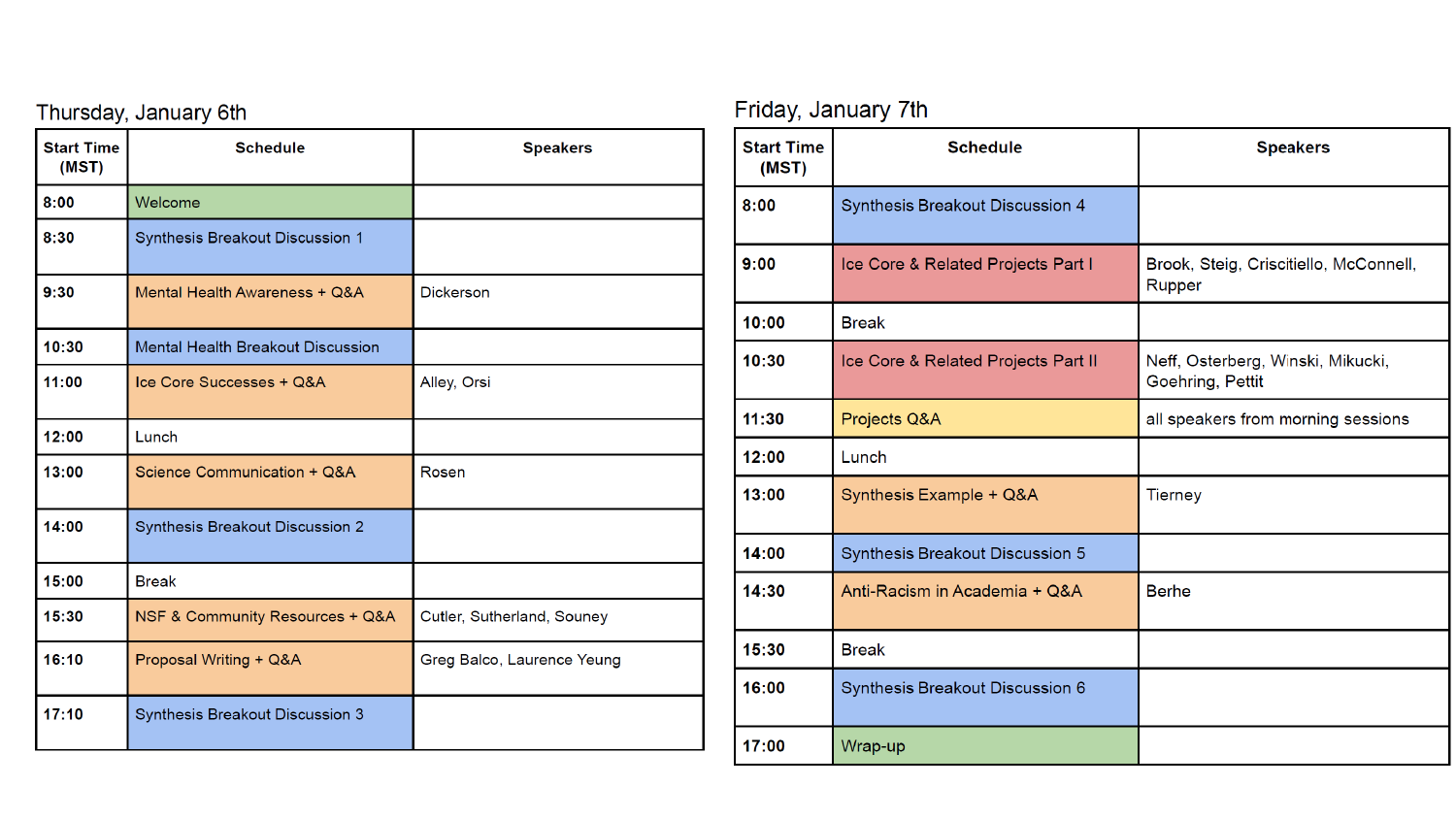# **ICECReW**

- HUGE THANK YOU to
- S ummer Rupper
- Jessica Badgeley (PhD student, UW)
- Asmita Banerjee (PhD student, RICE)
- Katie Wendt (P ostdoc, Oregon State)
- Bess Koffman (Assista nt Professor, Colby)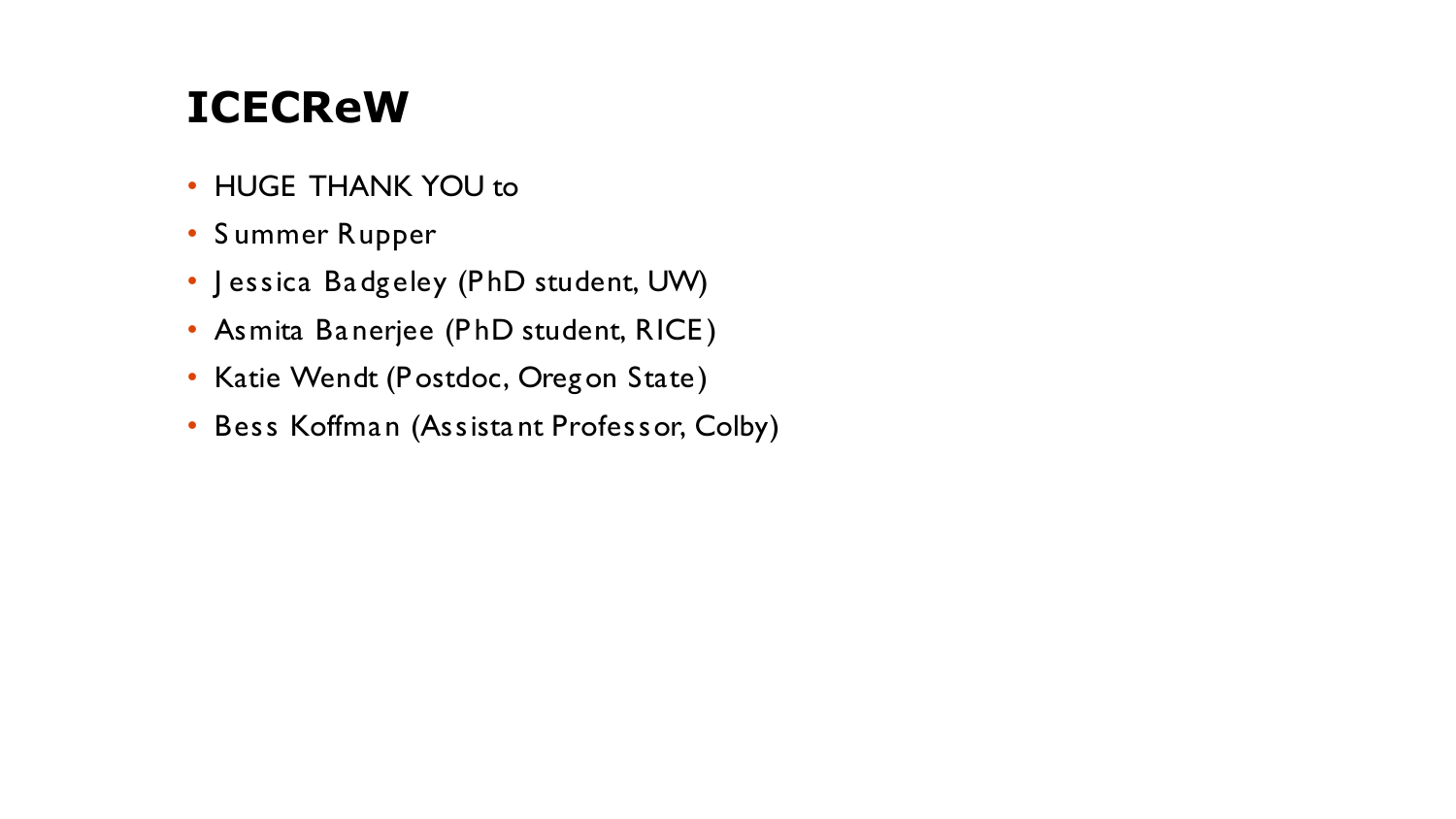# **ICECReW Synthesis Papers**

- Desire to community to undergra ds and adjacent scientists
- Write II two-page articles in Past Global Changes magazine

### **1. Life cycle of an ice core: Collection, transport, storage, records obtained**

Lindsey Davidge, PhD Student, University of Washington Hanna Brooks, PhD Student, University of Maine Merlin Mah, Postdoc, University of Minnesota Bradley Markle, Assistant Professor, University of Colorado

#### 2. **Methods used to date ice cores**

Kaden Martin, PhD Student, Oregon State University Meredith Helmick, PhD Student, University of Maine S amantha Barnett, Masters Student, Northern Arizona University T.J . Fudge, Research Assistant Professor, University of Washington

#### 3. **Atmospheric change through time from ice cores**

Asmita Banerjee, PhD Student, Rice University Ben Riddell-Young, PhD Student, Oregon State University Ursula J ongebloed, PhD Student, University of Washington

## **4. Ice core insights on past climate change**

Kathleen A. Wendt, Postdoc, Oregon State University Hayley Bennett, PhD Student, University of Colorado, Boulder Austin Carter, PhD Student, S cripps Institute of Oceanography J ulia Marks Peterson, PhD Student, Oregon State University

### 5. **Ice core perspectives on human impacts on the environment**

S ophia Wensman, Postdoc, Desert Research Institute J acob Morgan, PhD Student, S cripps Institute of Oceanography Kaitlin Keegan, Assistant Professor, University of Nevada, Reno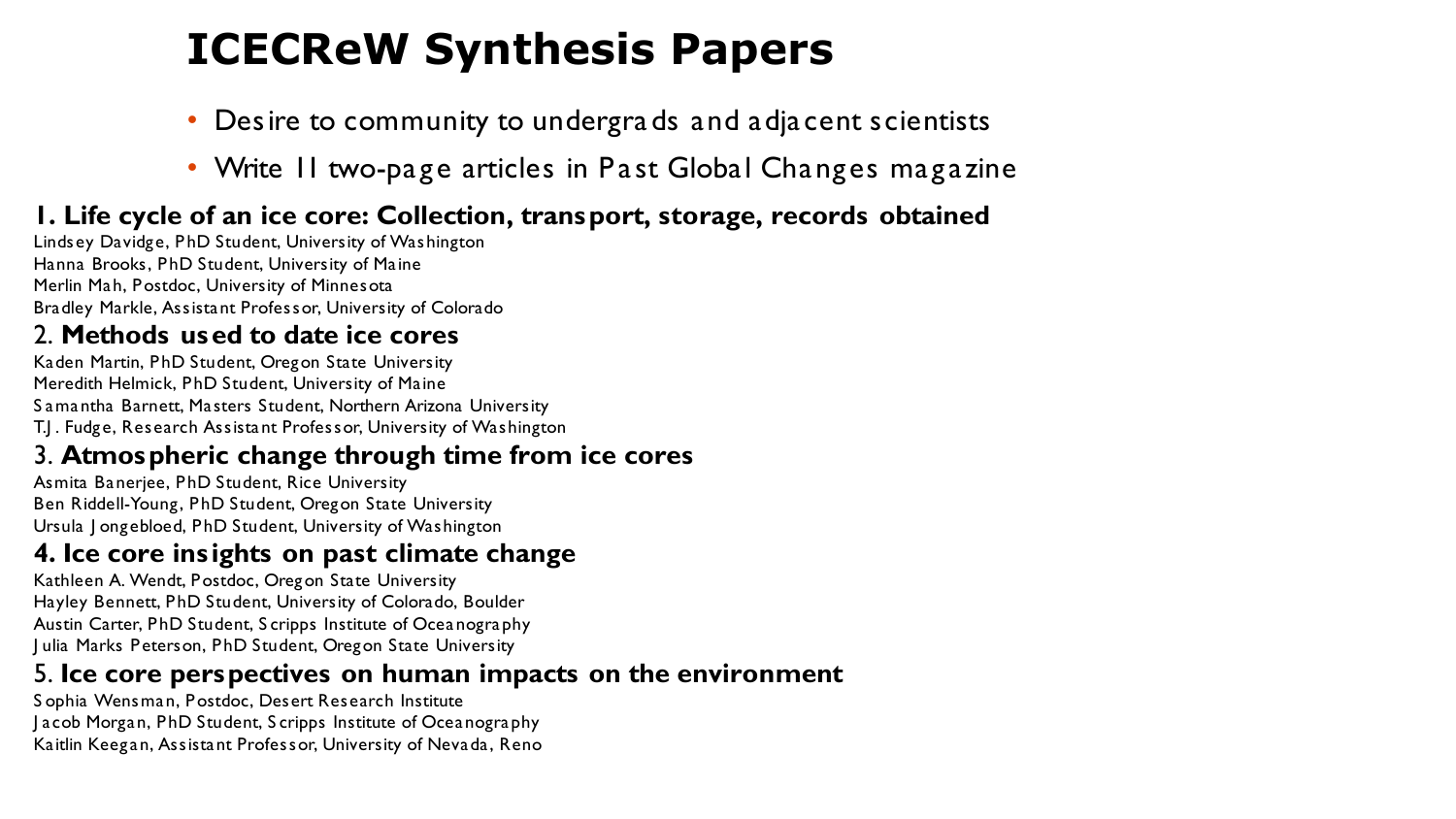# **ICECReW Synthesis Papers**

### 6. **Wildfire records from ice cores**

S andra Brugger, Postdoc, Desert Research Institute Liam Kirkpatrick, Undergraduate Student, Dartmouth College Laurence Yeung, Associate Professor, Rice University

### 7. **Ice core constraints on past sea level change**

Drew Christ, Postdoc, University of Vermont J ustin Toller, PhD Student, University of Nevada, Reno J ulia Andreasen, PhD Student, University of Minnesota

### 8. **Biology in ice cores: What can we learn from studying life within and under the ice?**

Madelyne Willis, PhD Student, Montana State University Heidi S mith, Assistant Research Professor, Montana State University Nathan Chellman, Postdoc, Desert Research Institute

#### 9. **Ice-bed interactions and insights from ice cores**

Caleb Walcott, PhD Student, University at Buffalo Ben Hills, PhD Student, University of Washington E mma Erwin, PhD Student, University of Maine

### 10. **Firn: Applications in dating, climate reconstruction, and interpreting atmospheric records**

Drake McCrimmon, PhD Student, University of Nevada, Reno Alex Ilhe, PhD Student, University of Rochester S ummer Rupper, Professor, University of Utah

### **11. Future directions in ice core science**

Matt Osman, PhD Student, University of Arizona Alison Criscitiello, Director of Canadian Ice Core Lab, University of Alberta Bess Koffman, Assistant Professor, Colby College